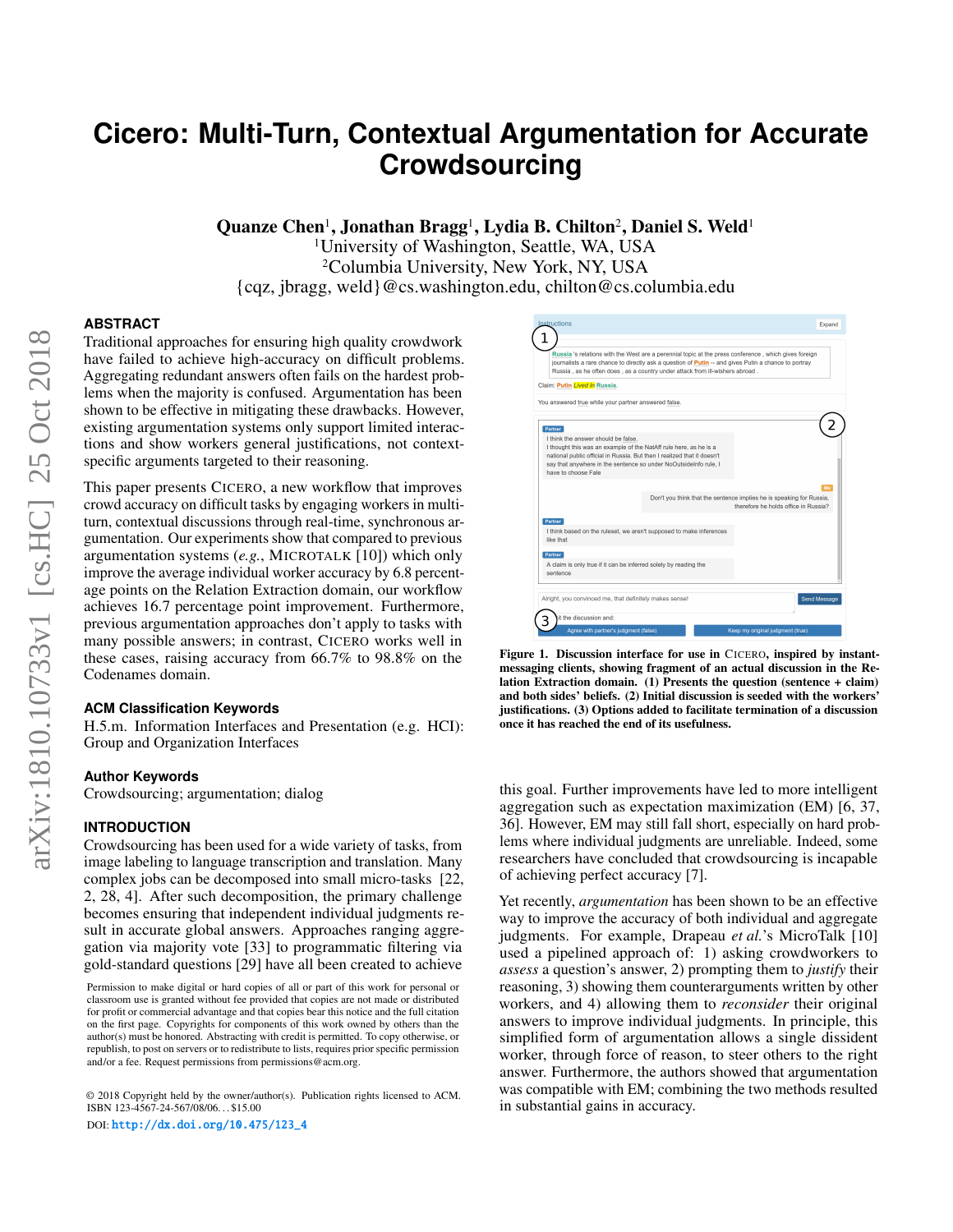However, while asynchronous argumentation systems like MicroTalk attempt to resolve disagreement, the steering power of a one-round debate is limited. Workers are only shown a pre-collected justification for an opposing answer; they aren't challenged by a specific and personalized argument against the flaws in their original reasoning. There is also no backand-forth interaction that could illuminate subtle aspects of a problem or resolve a worker's misconceptions — something which may only become apparent after several turns of discussion. Furthermore, since justifications are pre-collected, workers need to write a generic counter argument; while this works for binary answer tasks, it is completely impractical for tasks with many answers; such a counter-argument would typically be prohibitively long, refuting *n*−1 alternatives.

This paper presents CICERO, a new workflow that engages workers in *multi-turn and contextual* argumentation to improve crowd accuracy on difficult tasks. CICERO selects workers with opposing answers to questions and pairs them into a discussion session using a chat-style interface, in which they can respond to each other's reasoning and debate the best answer. During these exchanges, workers are able to write context-dependent counter-arguments addressing their partner's specific claims, cite rules from the training materials to support their answers, point out oversights of other workers, and resolve misconceptions about the rules and task which can impact their future performance on the task. As a result of these effects, workers are more likely to converge to correct answers, improving individual accuracy. Our experiments on two difficult text based task domains, relation extraction and a word association task, show that contextual multi-turn discussion yields vastly improved worker accuracy compared to traditional argumentation workflows.

In summary, we make the following contributions:

- We propose CICERO, a novel workflow that induces multiturn and contextual argumentation, facilitating focused discussions about the answers to objective questions.
- We introduce a new type of worker training to ensure that workers understand the process of argumentation (in addition to the task itself) and produce high quality arguments.
- We develop CICERO-SYNC, a synchronous implementation of our workflow using real-time crowdsourcing, and apply it to conduct the following experiments:
	- In the Relation Extraction domain introduced by MI-CROTALK [\[10\]](#page-10-0), we show that contextual, multi-turn argumentation results in significantly higher improvement for individual worker accuracy over existing oneshot argumentation: a 16.7 percentage point improvement *v.s* 6.8.
	- Using a version of the Codenames domain [\[41\]](#page-11-5), that has many answer choices (making MICROTALK's non-contextual argumentation unworkable), we show that CICERO is quite effective, improving individual worker accuracy from 66.7% to a near-perfect 98.8%.
	- We qualitatively analyze the discussion transcripts produced from our experiments with CICERO-SYNC,

identifying several characteristics present in contextual, multi-turn argumentation.

## **PREVIOUS WORK**

Quality control has been a central concern in crowdsourcing, and space precludes a complete discussion of post-hoc methods such as majority vote [\[33\]](#page-11-1), gated instruction [\[23\]](#page-10-6), and programmatic generation of gold-standard questions [\[29\]](#page-11-2). Similarly, many different approaches have been suggested to improve accuracy by assigning certain question to specific workers [\[16,](#page-10-7) [5,](#page-10-8) [15\]](#page-10-9).

Expectation maximization [\[6,](#page-10-4) [37,](#page-11-3) [36\]](#page-11-4) is especially popular, but all methods embody greedy optimization and hence are prone to local maxima. If the data set includes challenging problems, where a significant majority of workers gets the answer wrong, EM will likely converge to the incorrect answer.

Other researchers have investigated methods to handle cases where the majority may be wrong, *e.g.*, tournament voting [\[34\]](#page-11-6) and Bayesian truth serum [\[31\]](#page-11-7). Unfortunately, these methods are unlikely to work for difficult questions where individual answers require detailed analysis.

#### **Rationales & Feedback Can Improve Accuracy**

Some researchers have demonstrated that requiring annotators to submit "rationales" for their answers by highlighting portions of text [\[39,](#page-11-8) [26\]](#page-11-9) or an image [\[8\]](#page-10-10) can improve machine learning classifiers. In contrast, we focus not just on providing justifications, but also back-and-forth dialog between workers.

Dow *et al.* [\[9\]](#page-10-11) conduct experiments demonstrating that timely, task-specific feedback helps crowd workers learn, persevere, and produce better results. Wiebe *et al.* [\[38\]](#page-11-10) go a step further (with small-group, in-person studies), showing the benefits of getting annotators to reconsider their positions and discuss them with other workers. ConsiderIt [\[18\]](#page-10-12) takes this kind of principled debate online and into the political spectrum, using pro/con points and encouraging participants to restate alternative positions to help voters make informed choices. Recently, Kobayashi *et al.* [\[17\]](#page-10-13) have shown that self-correction in the form of reviewing other workers' answers is effective in getting workers to reconsider and correct their own.

Many of these papers inspired the MICROTALK system, which is the primary inspiration for this work [\[10\]](#page-10-0). MICROTALK combines three microtasks — assess, justify  $\&$  reconsider asking crowd workers to assess a question, prompting them to justify their reasoning, confronting them with another worker's counterargument, and then encouraging them to reconsider their original decision. Our work builds on MICROTALK in several ways: 1) we support contextual communication that allows participants to respond to specific points made by their partner, and 2) we support multi-turn dialog that allows workers to "dive deep" if necessary to resolve the disagreement.

Liu *et al.* [\[42\]](#page-11-11) also noted that workers who review others' work perform better on subsequent tasks, which inspired us to also examine effects of multi-turn argumentation on workers' future tasks.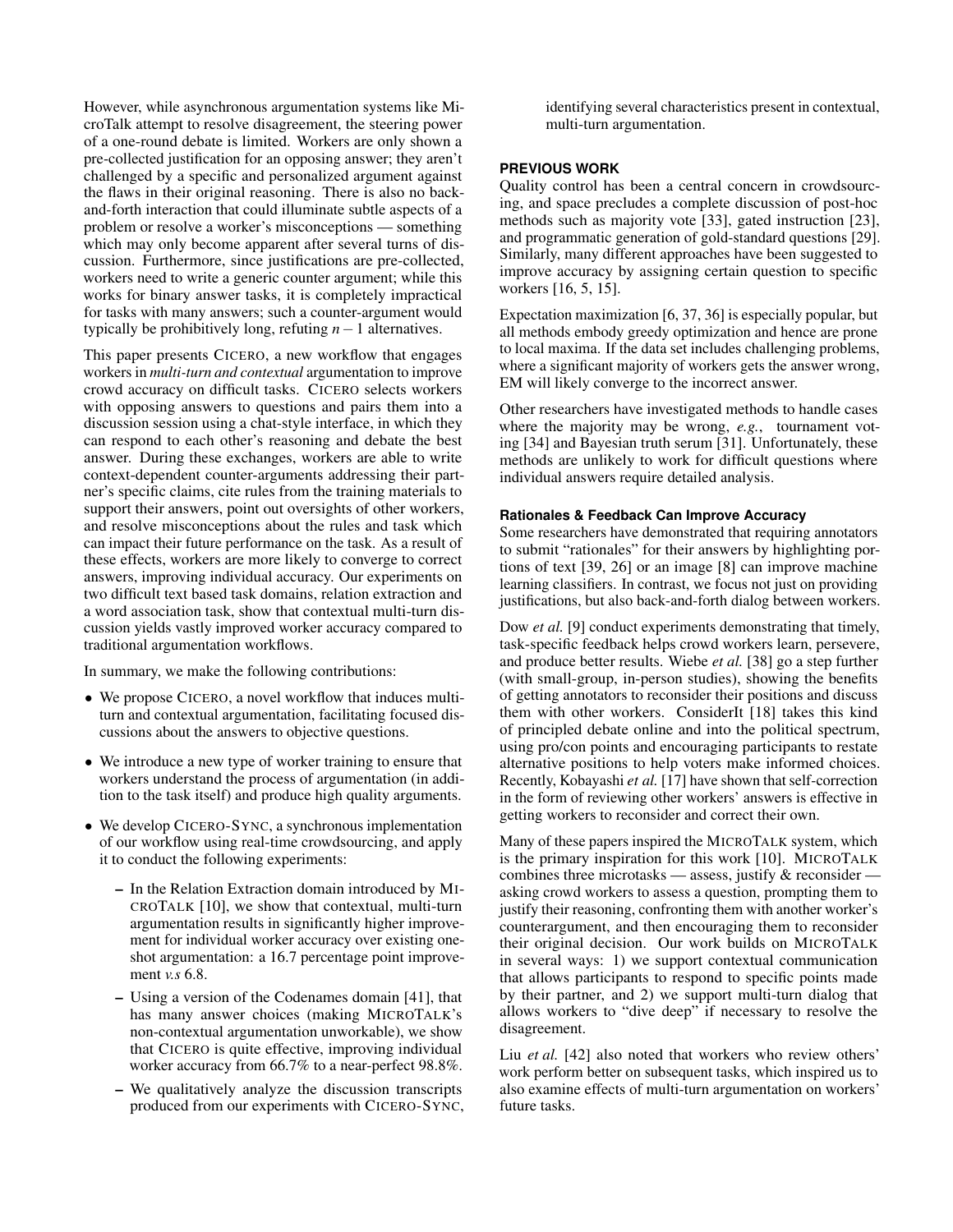

<span id="page-2-0"></span>Figure 2. CICERO System Diagram. Solid arrows indicate paths for workers through the system. Dotted arrows indicate how questions are allocated through the system.

## **Real-Time Crowdsourcing**

In order to facilitate synchronous and real-time dialog, our implementation, CICERO-SYNC, has to connect workers in real-time. There are significant logistical challenges with recruiting a real-time crowd [\[13\]](#page-10-14), especially in the context of our experiments, where we wished to have several dozen workers working simultaneously. Fortunately, there have been enough real-time, crowd deployments (*e.g.*, [\[2,](#page-10-2) [3\]](#page-10-15)) that many useful lessons have been distilled [\[12\]](#page-10-16).

## **Instructions for the Task & the Meta-Task**

It's generally agreed that good instructions are essential for high inter-annotator agreement [\[23\]](#page-10-6). We were frequently reminded of this as we iterated on our task design. Perhaps we should not have been surprised to discover that good instructions were also necessary for our 'meta-task' — arguing about the task. Argument forms and norms that contribute to positive discussion have been long-studied in the education community, termed 'accountable talk' [\[27\]](#page-11-12). Our training for each experiment domain instructs workers on some of these guidelines, *e.g.* asking workers to rate justifications to ensure that participants understand accepted standards of reasoning, arguments that emphasize logical connections, and the ability to draw a reasonable conclusion.

## **Cicero DESIGN**

We designed the CICERO workflow to address issues in existing crowdsourced argumentation systems by using contextual, multi-turn discussions to address drawbacks in one-shot reconsider systems.

In this section, we present the CICERO workflow as well as design considerations in a synchronous implementation of the workflow used for our experiments. We first explain the rationale for contextual, multi-turn discussions and give an overview of our CICERO workflow. We then talk about the decision to implement our workflow in a synchronous system— CICERO-SYNC. Finally, we discuss the design choices we made to (1) create an interface for effective real-time discussion, as well as (2) improve instructions and training for the domains we examined.

## **Contextual and Multi-Turn Discussion**

In natural forms of debate, participants who disagree take turns presenting arguments which can refute or supplement prior arguments. Our CICERO workflow is designed around the concept of emulating this process in a crowd work setting by using paired discussions facilitated by a dynamic matching system. Participants are matched with partners based on their current beliefs and are encouraged to present their arguments over multiple turns.

While real-life debates may include multiple participants each responsible for addressing arguments on different aspects of a problem, in the crowd setting we can utilize the diversity of workers to cover a broad set of views and reasoning; thus, to simplify the process, we focus on a two-participant discussion model.

#### **Workflow Overview**

Since argumentation happens on an ad-hoc basis, it's much more flexible to have our workflow focus on managing transitions between different states a worker may be in instead of defining a single pipeline. Due to this, our design of the CICERO workflow follows an event-based definition model where the task assigner allocates tasks as workers' state changes. Figure [2](#page-2-0) summarizes how our workflow allocates worker resources and questions in a dynamic way.

Initially, workers are recruited from a crowd work platform (such as Amazon Mechanical Turk) and are immediately assigned to a training task. Workers who pass training and the associated gating tests [\[24\]](#page-10-17) enter the *worker pool* and wait to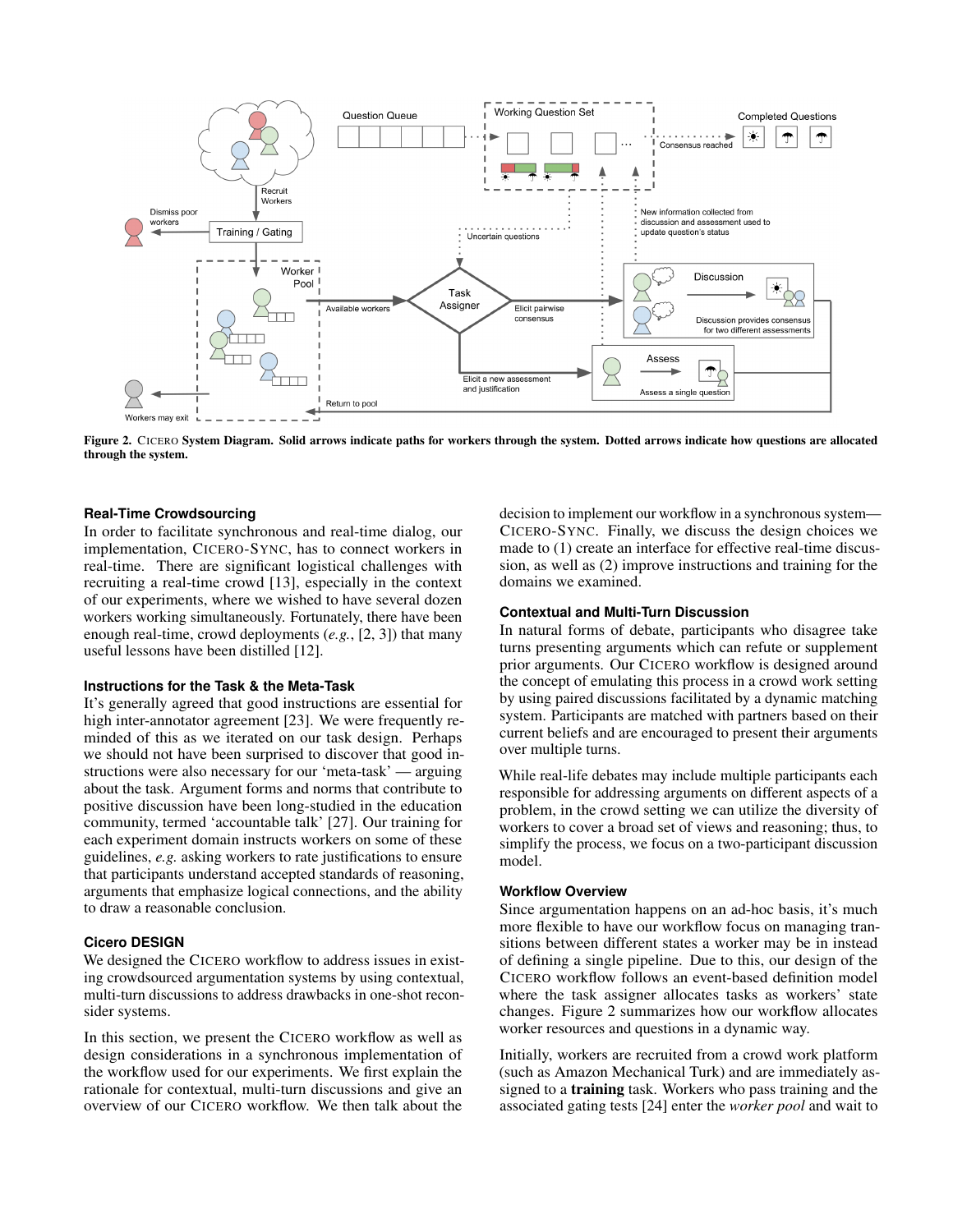be assigned work. Then, instead of a fixed workflow, our eventbased task allocator decides which type of task and question to assign to a worker subject to a set of constraints. As workers complete their tasks and update the beliefs of questions in the working set, new candidate tasks are dynamically selected and allocated.

In CICERO, there are two main types of tasks that the assigner may assign to an idle worker: assess and discussion.

- The assess task acquires one worker (*w*) from the worker pool who is then presented with one question  $(q)$  — in our case a single question in the domain — that asks for an answer to a multiple choice question (Belief<sub>*w*</sub>(*q*)) and optionally a free-form justification for their position (Justification<sub>*w*</sub> $(q)$ ). This task is a combination of the assess and justify microtasks in MicroTalk [\[10\]](#page-10-0) as a single task.
- The **discussion** task acquires two workers  $(w_1, w_2)$  from the worker pool who are both shown a discussion interface for a question (*q*). At the end of a discussion, Belief<sub>*w*</sub>(*q*), Justification<sub>*w*</sub>(*q*) may be updated for *w* ∈  $\{w_1, w_2\}$ . We will cover details on the design of the discussion task in later sections.

The task allocator manages which type of task can be allocated when a worker changes their state and, depending on domain, can be adjusted to prioritize specific kinds of tasks, particular questions or qualities such as minimizing worker wait time and increasing concurrent work.

In general, the task assigned can be adapted to the goals of the requester. However, there are a few general constraints that the task assigner must follow:

- Incompatible beliefs: A discussion may only be assigned to workers  $(w_1, w_2)$  if they have incompatible beliefs (Belief<sub>*w*1</sub>(*q*)  $\neq$  Belief<sub>*w*2</sub>(*q*)). Implicitly, this also requires existence of the both beliefs, implying they must have been collected.
- No repeated discussions: Two workers  $(w_1, w_2)$  may only discuss question *q* if they have never discussed question *q* with each other before  $(\neg \exists A_q^{\text{Discuss}}(w_1, w_2)).$

These constraints guarantee that the workflow will eventually terminate when there are no more workers who disagree and have never paired with each other. It's important to note that requesters can set up the task allocator to terminate the workflow sooner if, for example, thresholds for agreement on questions are reached.

#### CICERO-SYNC**: A Real-Time Implementation**

While the CICERO workflow does not constrain the type of interaction during a discussion task, we decided to test out the effectiveness of our workflow using synchronous discussions where both workers are simultaneously online and engaged in a chat-like discussion environment.

In this implementation of CICERO, CICERO-SYNC, once workers are matched into a discussion, they will not be assigned other tasks for the duration of that discussion and are expected to give each other their undivided attention. A synchronous and real-time discussion task allows us to maintain

a continuous dialogue spanning many turns while preserving discussion context in a simple and natural way. However, we came to learn that systems relying on synchronous, realtime worker interactions have some disadvantages: The synchronous nature of discussions means that some workers will have to wait for a partner to become available and workers need to be online and active within the same time window, both of which imply a higher cost to the requester.

Additionally, there are many practical challenges to implementing and setting up synchronous real-time experiments with crowd workers, including implementing real-time client-server communication and working with APIs for worker recruitment and payment. We elected to build CICERO-SYNC on top of the TurkServer [\[25\]](#page-11-13) toolkit. Various tools built into TurkServer simplify the interfacing with Amazon Mechanical Turk for worker recruitment and task management and allow us to automatically track worker state as well as building a "worker pool" through the *lobby*. These allowed us to quickly design and prototype CICERO-SYNC, which builds upon TurkServer's lobby-assigner-experiment model. Our *training*, *assess*, and *discussion* tasks types in CICERO-SYNC map experiment instances in TurkServer.

## **Discussion Interface**

The discussion task is the most important and defining task of the CICERO workflow. We considered multiple different options for the discussion interface focusing on ways to organize discussion structure and facilitate discoverability.

Early proposals included designs that were inspired by the posts-and-replies interfaces in social network timelines and the split-view pros-and-cons interfaces used in ConsiderIt, a political, argumentation system [\[18\]](#page-10-12). Our pilot studies showed that these methods were cumbersome and non-intuitive, so we decided on a free-form instant messaging (chat) metaphor for the discussion task; shown in Figure [1.](#page-0-0)

When a pair of workers enter a discussion, they are placed into a familiar instant messaging setting, where they can freely send and receive messages. An additional "exit" section below the chat interface allows either participant to terminate the discussion if they feel that it is no longer useful. Workers can utilize this exit mechanism to indicate that a consensus was reached or that no agreement is possible between the pair. The discussion interface can be easily adapted to specific needs of each experiment domain: In the Relation Extraction domain, the justifications collected from earlier assess or discussion tasks are used to seed the system, which we found to be beneficial in starting a conversation. In the Codenames domain, a drop-down menu below the text input field accommodates switching to alternate answers during the discussion addressing the non-binary nature of the questions.

We found that workers required minimal training to understand the discussion interface and were quickly able to effectively participate in argumentation with their partners in both domains.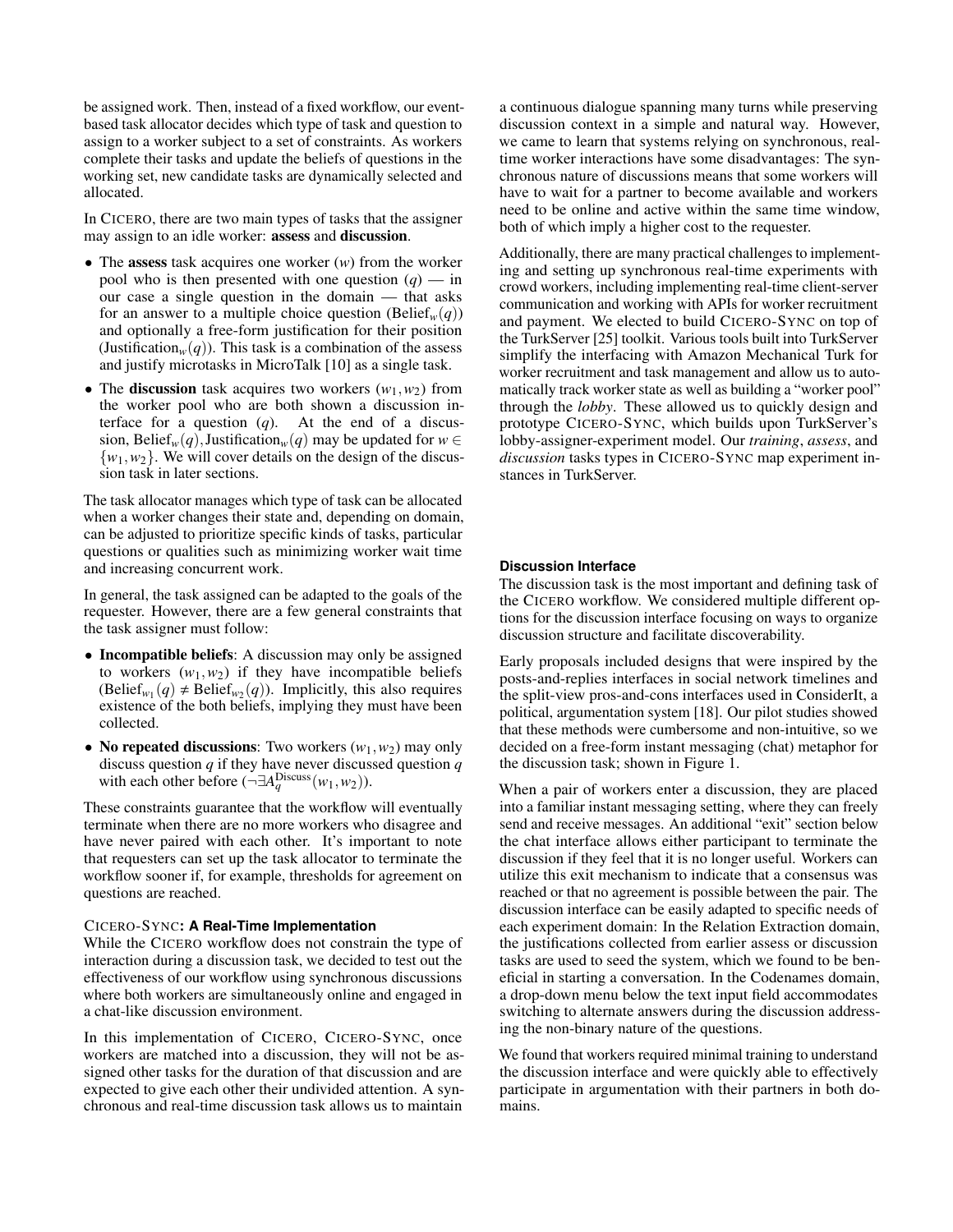

<span id="page-4-0"></span>Figure 3. Screenshot of our *LivedIn* task (Relation Extraction domain) instructions containing 5 citable rules including the definition. Shorthands (in bold) allow for efficient citation of rules during discussion and within justifications (as shown in the example's justification).

#### **Optimizing Task Instructions**

We observed in early pilot experiments that arguments which refer explicitly to parts of task guidelines were more effective at convincing a partner. However, our original task guidelines and training did nothing to encourage this practice. Workers came up with different ways to refer to parts of the instructions or training examples, but this was inconsistent and frequently caused confusion. References to the guidelines were hard to identify making it harder for workers to determine correct invocations of rules in the Relation Extraction domain pilots. Since arguing in synchronous discussion sessions is time-sensitive, creating rules and shorthands that are easy to cite is important for discussion efficiency.

We adjusted the task guidelines for the Relation Extraction task from those in MICROTALK, re-organizing them into five concrete and easy-to-cite rules as shown in Figure [3.](#page-4-0) Each rule was given a shorthand so that workers can unambiguously refer to a specific rule and aid in identification of proper or improper rule usage during the discussions. We observed that citing behavior became more consistent within discussions with workers frequently utilizing our shorthands.

In the Codenames domain, which has simple instructions but a lot of example cases, we designed the instructions to both show the general guidelines and also provide a way for workers to review examples from training if they decide to reference them.

#### **Selecting and Training Effective Workers**

In initial pilots with CICERO-SYNC, we provided minimal training to workers. New workers were presented with task descriptions, instructions and one sample problem which could be attempted multiple times. After several pilot experiments, we noticed that workers were performing inconsistently. Many workers' discussions were ineffective, with one or both showing lack of basic understanding of the instructions. Inspection of timing data also showed that many workers were spending significantly less time in training and assess tasks without putting the necessary thought into learning the rules.

One method for improving worker quality, suggested by Drapeau *et al.* [\[10\]](#page-10-0), is to select for "discerning workers" by finding workers who write justifications that are more complex than those of the median worker *e.g.*, using Flesch-Kincaid [\[14\]](#page-10-18) readability grade levels on gold standard questions. Following Drapeau *et al.*, we tried filtering for "discerning workers" using the Flesh-Kincaid score but our pilot experiments on the Relation Extraction domain showed limited effect and significant reductions in worker pool size. Filtering of workers based only on gold standard question performance was also ineffective as it did not train workers to understand the rules required for our complex tasks.

Since our tasks require worker training, we opted to implement a gating process [\[23\]](#page-10-6), that can both train and select workers at the same time. Workers are presented with questions laid out in a quiz-like format. Each training question is provided along an introduction of related concepts from the task instructions. The questions are interleaved with the instructions so that new questions are presented as new concepts are introduced to reinforce the understanding. Feedback is given when a workers selects an answer. At the end, workers' performance on a set of quiz questions is recorded. If a worker's accuracy on the quiz falls below a certain threshold, the worker will be asked to retry the training section (a limited number of times) with the order of the quiz questions randomized. Workers are dismissed if they exceed the retry limit and still do not meet the passing threshold.

After the improved training and gating, we observed no significant correlation between workers' initial accuracy and the "discerning worker" measure in the Relation Extraction domain.

# **Selecting and Training Effective Argue-ers**

In addition to gating for the task instructions, we also designed a novel justification training task incorporated as a part of the training process with the goal being to train the workers on recognizing good arguments and justifications. This justification training task is presented in the form of an assess task followed by providing feedback to workers explaining good arguments and justifications based on their assessment.

In the Relation Extraction domain, workers are asked to identify the *best* justification in a list after providing an assessment. Incorrect options aim to address potential mistakes a worker may make in writing a good justification, such as: failure to cite rules, incomplete or incorrect references to the rules, or making extended and inappropriate inferences. Workers are given feedback explaining why their selected justification was incorrect or correct with both the good and bad parts of the justification explained.

Since questions in the Codenames domain have ten or more possible answers, it's not practical to collect justifications (which would have to rule out  $n-1$  alternatives) at assess time. Therefore, justification training is adjusted to instead show a context-dependent counter-argument when a worker selects an incorrect answer refuting the incorrect choice and supporting the correct one. By training workers to recognize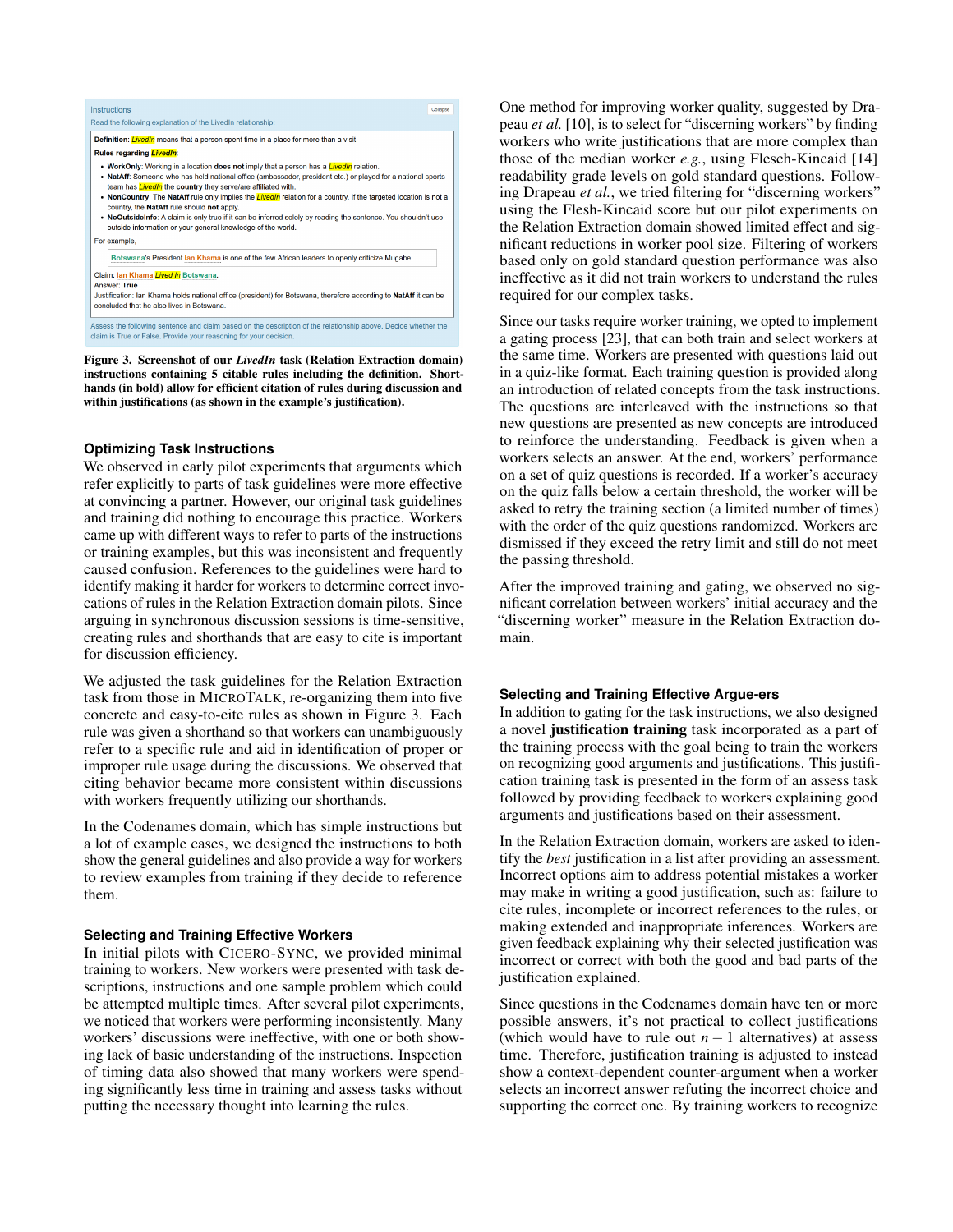and analyze arguments, the goal of justification training is to promote more critical discussion.

## **Worker Retention and Real-Time Quality Control**

Due to the synchronous nature of discussions in CICERO-SYNC, workers may become idle for short periods of time when they are waiting to be matched to a partner. In these circumstances, workers are kept in the *worker pool* in the form of a *lobby*. Our lobby design was mainly inspired by both the default lobby provided in TurkServer [\[25\]](#page-11-13) and from a worker-progress feedback design developed by Huang *et al.* [\[12\]](#page-10-16) for low-latency crowdsourcing. While in the lobby, workers are presented with information on their peers' current status, such as how many workers are currently online and which workers may become available soon. Workers also see statistics on their work, which is tied to bonus payments, and are encouraged to wait. In CICERO-SYNC, the task assigner is configured to immediately assign work as it becomes available, but we also allow a worker to voluntarily exit after they have waited for a period without matches or completed a sufficiently large amount of tasks.

In addition, while our gating process is designed to select workers serious about the task, we do incorporate several techniques to assure that workers stay active when a task gets assigned to them. Individual tasks, such as assess tasks, impose anti-cheating mechanisms to discourage spammers from quickly progressing. These mechanisms include character and word count minimums and disabling of copy-paste for freeform entries. Workers are also encouraged to peer-regulate during discussion — participants can indicate a partner's inactivity upon ending a discussion with no agreement. Paired with corresponding payout incentives, these methods ensure that most workers stay active throughout the duration of an experiment.

# **EXPERIMENTS**

We deployed our experiments on our synchronous implementation, CICERO-SYNC, to address the following questions: 1) Does multi-turn discussion improve individual accuracy more compared to existing one-shot reconsider based workflows? 2) Is multi-turn discussion effective in cases where acquiring justifications to implement one-shot argumentation (reconsider) is impractical? 3) Do discussions exhibit multi-turn and contextual properties?

We selected two domains to evaluate the research questions above: a traditional NLP binary answer task, Relation Extraction, for comparing against one-shot argumentation and a multi choice answer task, inspired by the word relation game Codenames, to evaluate CICERO in a non-binary choice domain.

In the following sections, we first introduce the experiment setup and configuration, then we introduce each domain and present our results for experiments on that domain. At the end, we present a qualitative analysis of discussion characteristics and explore whether discussions can improve future accuracy.

## **Experiment Setup**

CICERO's design enables interleaved assignment of different task types (assessments or discussions) for individual workers. This can be beneficial in reducing worker waiting overhead by assigning individual tasks when paired tasks are not available. However, in order to evaluate the effects of contextual, multiturn argumentation under a controlled setting, we need to isolate the process of assessment and argumentation. For our experiments, we implemented a "blocking" task assigner that avoids interleaved concurrent tasks and is designed to assign the same type of task to a worker until they have answered all questions of that type.

The *blocking assigner* includes a few extra constraints in addition to those required by the workflow:

- Gold Standard Assessments: The task assigner assigns assess tasks for gold standard questions to evaluate quality of workers who passed the training and gating quiz phase. Workers are assigned these questions before any other questions. No discussions are ever initiated for these questions; they let us control for worker quality and filter workers that do not pass the gating threshold.
- Greedy Matching: The task assigner tries to assign a discussion as soon as such a task is available. In the case of multiple candidates, the task assigner picks one randomly.

Additionally, the *blocking assigner* doesn't allocate any discussions until a worker has finished *Assess*-ing all questions. This allows us to collect the initial answers of a worker before they participate in any argumentation.

We adjusted CICERO-SYNC to include these experimental constraints and collected multi-turn, contextual arguments. The system used in experiments consists of three distinct stages: *Training*, *Assess* and *Discussion*. Workers progress through each stage sequentially. Within the same stage, workers will be allocated tasks on demand by the *blocking assigner*. This system represents the discussion condition.

In addition to CICERO-SYNC, we also implemented the adaptive workflow described in MicroTalk [\[10\]](#page-10-0) using our platform to compare with one-shot argumentation. We reproduced the reconsider task interface from MicroTalk which replaces our discussion task and created a specialized assigner that allocates tasks following the adaptive algorithm described in MicroTalk. In this system, workers will be adaptively asked to justify or do reconsider tasks depending on their initial answer. When a worker is the only worker with a particular answer for a question, they will be asked to provide a justification for their answer. Reconsider tasks are only assigned to a worker if there is a previously justified answer that their current answer disagrees with. That justification will be the one shown to the worker. This system represents the reconsider condition.

#### **Recruiting and Incentives**

We ran experiments on Amazon Mechanical Turk, using workers who had completed at least 100 tasks with a 95% acceptance rate for both of our experiment domains.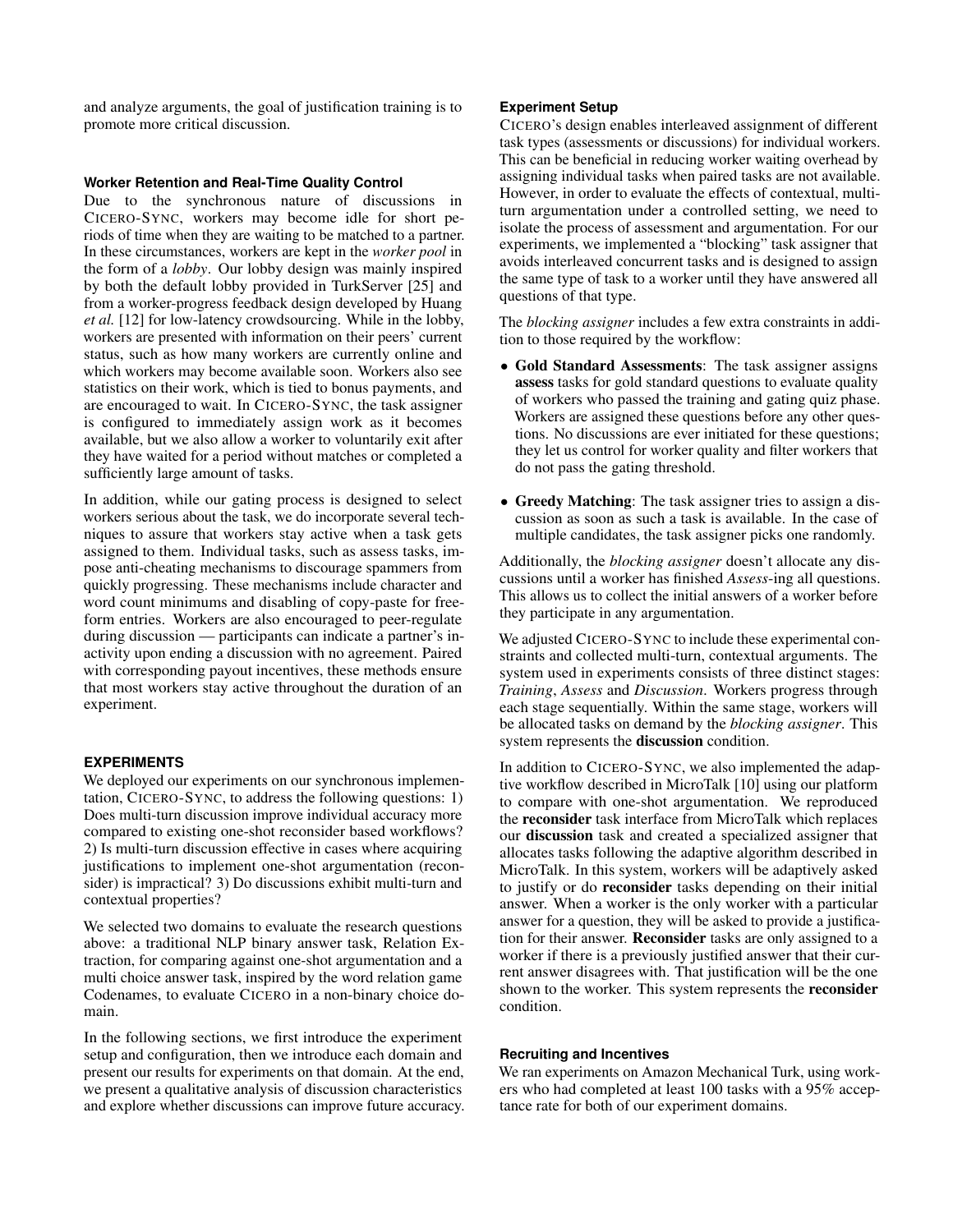

<span id="page-6-0"></span>Figure 4. Comparison for improvement in average worker accuracy (Relation Extraction domain) for each batch (subset) of questions as well as on the entire set of questions.

Within each domain, we calibrated our subtask payments by observing the average worker time for that subtask from a pilot run and allocating an approximately \$7 hourly wage. Our training bonus of \$1.00 for successfully completing training and the gating quiz is also calibrated using the average time it takes workers to complete the training session.

For the Relation Extraction domain, workers are paid \$0.10 as base payment and \$1.00 for training. Workers are paid a per-question bonus of \$0.05 for an assessment, \$0.05 for a justification, and — depending on their condition — a bonus of \$0.50 for a discussion or \$0.05 for a reconsider task. Since we always collect a justification for each question in the discussion condition, workers in that condition are always given the full \$0.10 per-question bonus. Per-question incentives are chosen to match those used in MicroTalk [\[10\]](#page-10-0).

For the Codenames domain, workers are paid \$0.20 as base and \$1.00 for training. Workers are paid a per-question bonus of \$0.20 for each correct answer and a per-discussion bonus of \$0.50 for participating in a discussion with an extra \$0.25 for holding the correct answer at the end of that.

While it is possible to design a more complex incentive structure, our main goal for this set of incentives is to discourage cheating behavior and align with that of MicroTalk. We think these incentives are consistent with those used in other, recent crowdsourcing research [\[23\]](#page-10-6).

#### **Relation Extraction Domain: Binary Answer**

In the interest of comparing to previous work, we evaluated our method on a tradition NLP annotation task of *information extraction* (IE) — identifying structured, semantic information (relational tuples, such as would be found in a SQL database) from natural language text [\[11\]](#page-10-19). The task is of considerable interest in the NLP community, since most IE approaches use machine learning and many exploit crowdsourced training data [\[40,](#page-11-14) [30,](#page-11-15) [1,](#page-10-20) [23\]](#page-10-6).

Specifically, we consider the problem of annotating a sentence to indicate whether it encodes the TAC KBP *LivedIn* relation does a sentence support the conclusion that a person lived in a location? While such a judgment may seem simple, the official LDC annotation guidelines are deceptively complex [\[35\]](#page-11-16). For

example, one can conclude that a national official lives in her country, but not that a city official lives in her city. Figure [3](#page-4-0) defines the task, showing the instructions given to our workers.

We created a set of 23 challenging TAC KBP questions drawing from the 20 used in MicroTalk [\[10\]](#page-10-0) and adding 3 additional questions from Liu *et al.* [\[23\]](#page-10-6). This set was then divided into 3 batches of size 7, 8, and 8 for our discussion experiments. For gold standard questions, we selected 3 simple questions from the TAC KBP set, each of which can be resolved with an invocation of one rule. Upon recruitment, each worker is also presented with a 6 question gating quiz and are allowed 2 attempts to pass the gating threshold. Gating questions were written to be simple and unambiguous, testing whether the worker was diligent and had absorbed the guidelines.

#### **Multi-turn** *vs.* **One-shot Workflows**

Our first experiment compares worker accuracy for the multiturn, contextual discussion workflow design against that of an one-shot (non-contextual) reconsider workflow on the binary answer Relation Extraction domain (*i.e.*, CICERO *vs.* MI-CROTALK). We deployed both conditions with the systems described in the experiment setup. Since workers need to complete all assessments before starting discussions which would cause increased waiting time on a large set of questions, we deployed the *discussion* condition experiments in 3 batches (N=9, 16, 13) corresponding to the 3 batches the experiment questions were divided into. In the *reconsider* condition (N = 12), workers were put through our implementation of the adaptive workflow from MICROTALK on all questions.

In both conditions, the gating threshold was set at 100% workers needed to answer all gold standard questions correctly to be included. From the plot shown in Figure [4](#page-6-0) we can see that the *discussion* condition (CICERO) improves average worker accuracy by 16.7 percentage points over the initial accuracy compared to 6.8 for the *reconsider* condition (statistically significant at  $p = 0.0143$ ).

We performed a t-test on the initial accuracy of workers across both conditions for each batch and found no statistically significant difference ( $p = 0.77, 0.78, 0.67$ ) indicating that workers of similar quality were recruited for each of our batches. On average, workers participated in 7.7 discussions ( $\sigma = 4.75$ ) and were presented with 16.8 reconsider prompts ( $\sigma$  = 3.83) in the one-shot workflow.

We do note that discussions are more costly, largely due to paying workers for time spent waiting for their partner to respond. Each CICERO-SYNC discussion took an average of 225.3 seconds ( $\sigma$  = 234.8) of worker time compared to a one-shot reconsider task averaging 13.6 seconds ( $\sigma = 15.0$ ). We believe that an asynchronous implementation of CICERO could reduce overhead and dramatically lower costs.

#### **Codenames Domain: Multiple Choice with Many Answers**

Previous work using one-shot argumentation focused mainly on evaluating argumentation in domains that only acquired binary answers such as Relation Extraction. However, we observed that this is not sufficient to represent a wide variety of real world tasks. In a binary answer setting, workers are able to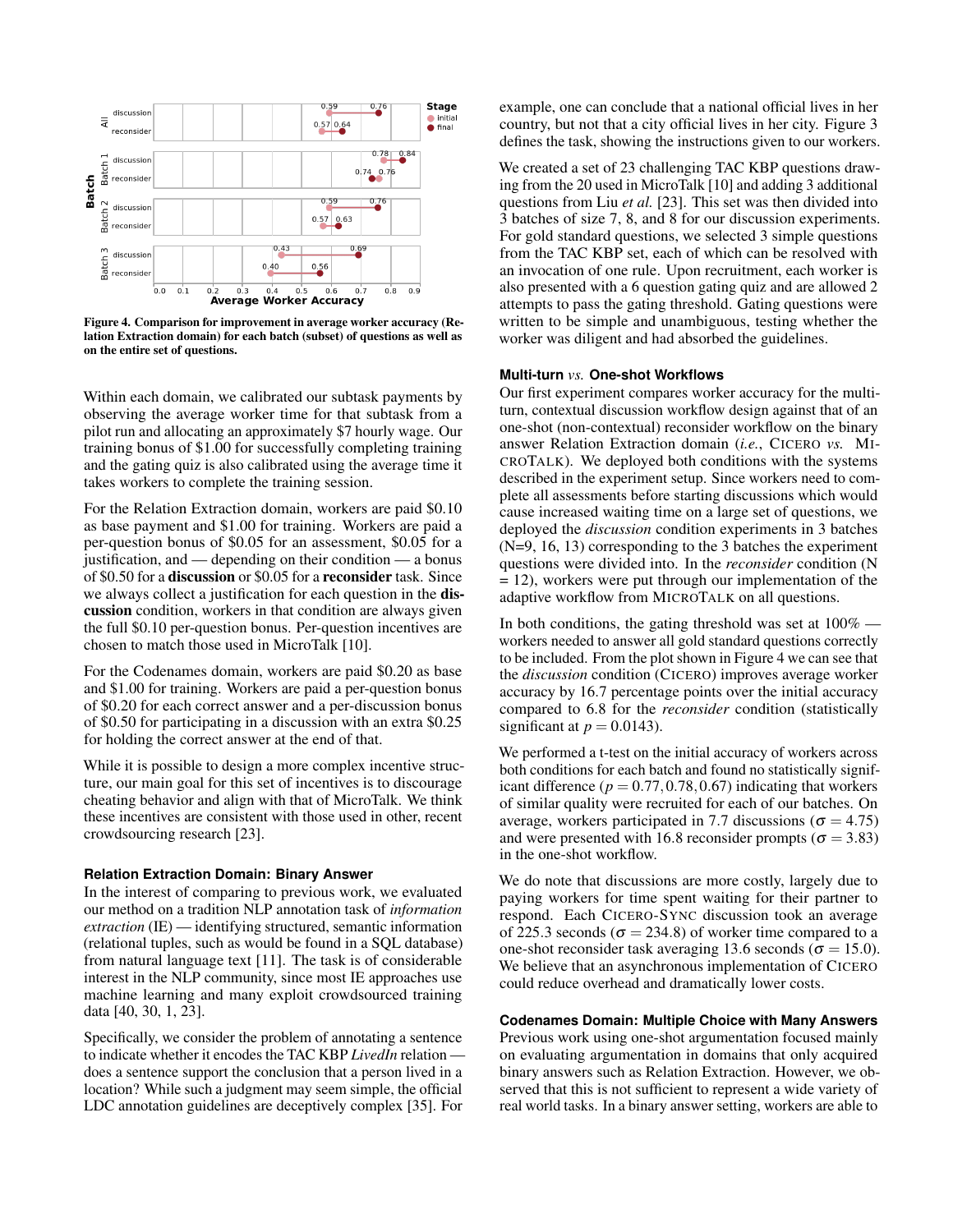| Candidates            | business, card, knot                        |  |
|-----------------------|---------------------------------------------|--|
| <b>Positive Clues</b> | suit, tie                                   |  |
| <b>Negative Clues</b> | corporation, speed                          |  |
| Explanation           | Workers must find the single best           |  |
|                       | candidate word that is related in meaning   |  |
|                       | to some positive clue word, but none of     |  |
|                       | the negative clues. In this example,        |  |
|                       | all three candidates are related to         |  |
|                       | some positive clue: a suit                  |  |
|                       | for business, a suit of cards, and to tie a |  |
|                       | knot. However, business relates to          |  |
|                       | corporation and knot is a unit of speed.    |  |
|                       | Card is the best answer: it's related to    |  |
|                       | a positive clue, while being largely        |  |
|                       | unrelated to any negative clues.            |  |
| <b>Best Answer</b>    | card                                        |  |

<span id="page-7-0"></span>Table 1. Example of a simple question used for training from the Codenames domain. Real questions have around 7-10 candidate words.

write justifications arguing against the single opposing belief. As the number of answer options grows, it becomes increasingly inefficient and even infeasible to collect justifications as a part of each worker's assessment.

Effective justifications for multiple choice answers need to address not only the selected answer, but also argue against remaining options, making them long and difficult to understand. Multi-turn discussion can address these scaling issues through back-and-forth dialog through which workers can argue against their partner's specific choice.

We created a synthetic task inspired by the popular word association *Codenames* board game as a multiple choice answer domain. The Codenames game has been adopted as the main task in other cooperative work designs such as DreamTeam [\[41\]](#page-11-5), which utilized a cooperative version of the game. The objective in the game is for each team to identify the tiles assigned to them from a shared list of word tiles. Clue words are given by one team member (the "spymaster") who can see the assignment of word tiles (which ones belong to which team) while other teammates have to find the correct word tiles for their team while avoiding the tiles assigned to the other team.

Our Codenames task domain draws inspiration from the competitive aspect of the game. We observe that late into the game, good word guesses are often informed by both the teammate clues (which should be matched) and opponent clues (which should be avoided). With this observation, we created tasks which consist of a list of candidate words, several positive and several negative clue words. Workers, in the role of a team member, are instructed to find the single best candidate word that is related in meaning to some positive clue word but none of the negative clues. An example of this task can be seen in Table [1.](#page-7-0) Each question contains around 2 positive clues, 2-3 negative clues and 7-10 candidate words. We created 3 gating questions, 7 experiment questions and 1 individual assessment question for this task. We used a gating threshold of 66.7%. While Codenames is not a typical task for crowd work, as also noted in DreamTeam, we think its aspect of multiple choice answers is representative of a whole class of similar tasks that lack effective one-shot argumentation strategies.



Figure 5. Initial and final accuracy of multi-turn argumentation on the Codenames domain with 95% confidence intervals.

The loose definition of words being "related" in Codenames domain reduces the amount of worker training required for participation since it utilizes common knowledge of language. However, this may lead to ambiguity in reference answers which would be undesirable. We elected to manually create a set of questions which were validated to have only 1 objectively best answer. The distractors for each question and our reference argument were evaluated with a group of expert pilot testers. We confirmed that all participants agreed with our reference counter-arguments against the distractors and also with our reference answer. In the pilot test, we also noted that this task can be very challenging even for experts as multiple word senses are involved in distractors.

# **Evaluating on Multiple Choice Tasks with Many Answers**

Our second experiment examines the performance of CICERO-SYNC on multiple choice answer tasks from the Codenames domain, a domain that would be very inefficient for one-shot argumentation (justifications would need to address up to 9 alternatives). While initial worker accuracy is only 66.7%, CICERO-SYNC achieves a final average worker accuracy of 98.8%, a significant improvement  $(N = 12)$ .

We performed the ANOVA omnibus test with a mixed effects model using worker initial accuracy as a random effect and found that the experiment stage (initial *v.s.* final) is statistically significant at  $(F(1, 57.586) = 85.608, p =$  $5.445x10^{-13}$  < 0.001). The average duration of each discussion was 123.56 seconds ( $\sigma$  = 64.79) and workers had an average of 6.3 discussions ( $\sigma$  = 3.89) in the Codenames domain.

# **Discussion Characteristics**

We can see from the previous experiments that multi-turn, contextual argumentation is effective at improving worker accuracy across a variety of tasks, but are the discussions actually taking advantage of multi-turn arguments and the context being available? To answer this question, we collected and analyzed the transcripts recorded for each domain: Relation Extraction and Codenames.

We computed statistics on multi-turn engagement by analyzing the number of worker initiated messages – each of which is considered a turn. We found that in the Relation Extraction domain, discussions averaged 7.5 turns ( $\sigma$  = 6.1, median of 5) while in Codenames discussions averaged 8.3 turns ( $\sigma = 4.23$ ,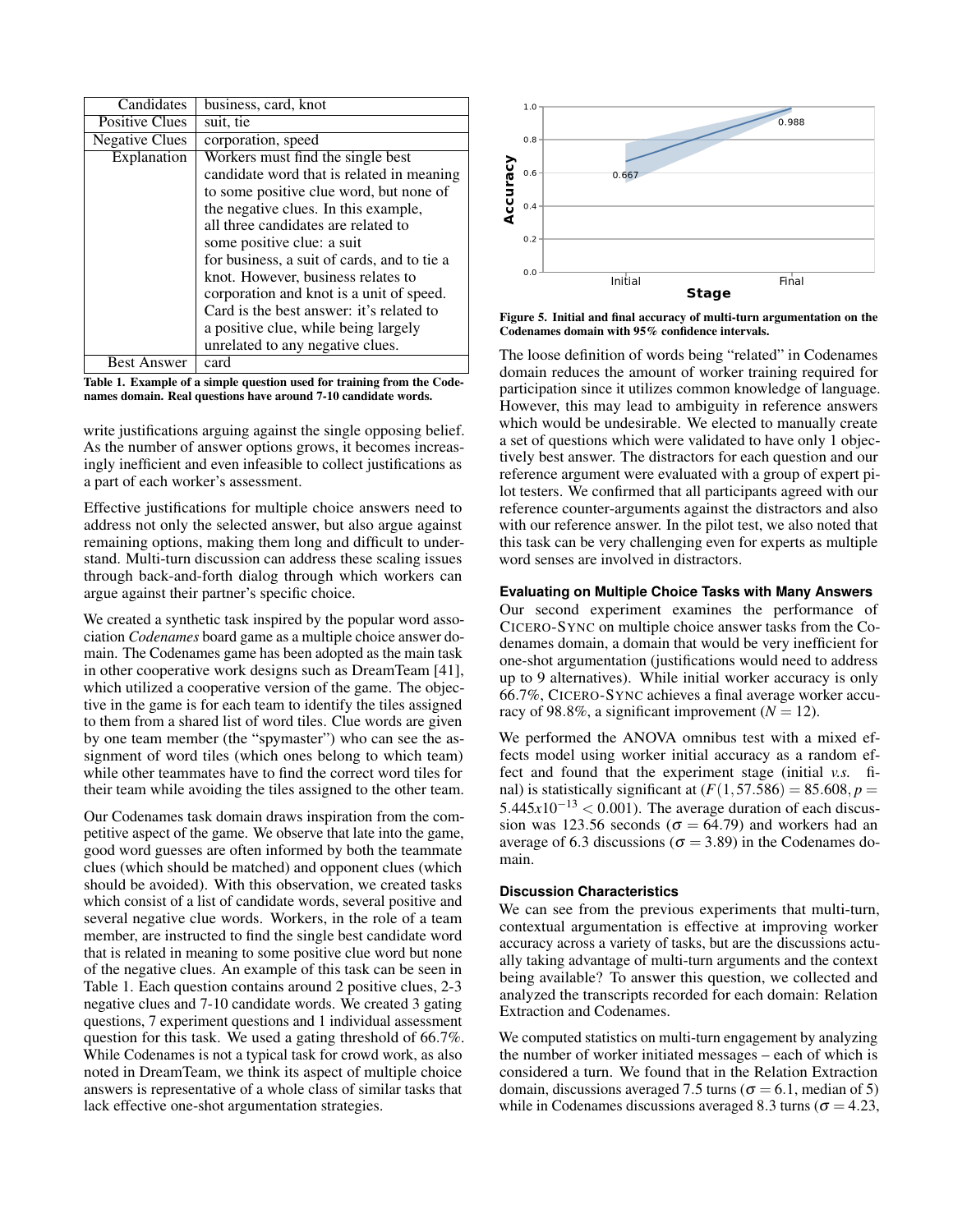median of 7). We also found that in Codenames, the number of turns correlates to convergence on the correct answer  $(F(1,31) = 7.2509, p < 0.05)$  while we found no significant relation between turns and convergence  $(p > 0.1)$  in the Relation Extraction domain. We note that in Relation Extraction, discussions are seeded with workers' justifications from the assess task (equivalent to 2 non-contextual turns, not counted in the average) whereas discussions in the Codenames domain use actual contextual turns to communicate this information. Codenames discussions also utilized extra turns to argue about alternative choices.

Additionally, we noticed several patterns in the discussion text that appeared in both domains. We further examined these patterns by coding the the discussion transcripts (147 from Relation Extraction and 38 from Codenames). We surveyed the discussions looking only at patterns specific to argumentation and came up with 8 patterns related to argumentation techniques and 6 reasons workers changed their answer.

We then narrowed down the argumentation patterns by removing any that were highly correlated or any that had just 1-2 examples and finalized the following 4 prominent patterns as codes:

- Refute: Argue by directly giving a reason for why the partner's specific *answer* is believed to be incorrect. Examples: "Small [partner choice] is the opposite of large [negative clue] and will not work"; "Louisana isn't a country, therefore NonCountry applies."
- Query: Ask the partner to explain their answer, a part of their answer or ask for a clarification in their explanation. Examples: "Why do you think it should be bill?"; "How would bridge work?"
- Counter: Pose a counter-argument to a partner *in response to* their explanation. Example: A: "Erdogan's government is nationally affiliated with Turkey." B: "[...] The sentence could be interpreted as one of Turkey's allies is helping them with the EU thing."
- Previous: Explicitly state that knowledge/line of reasoning acquired from a previous discussion is being used. Example: "I had window at first too, but someone else had bridge, but they thought bridge because of the card game bridge, and that made sense to me";

We found that workers used these contextual patterns frequently during their discussions for both domains with 77.6% and 86.8% of all discussions utilizing at least one pattern in the Relation Extraction and Codenames domains respectively. We can also see that distribution of patterns across the two domains (Table [2\)](#page-8-0) on discussions converging to the correct answer indicates that the utility of each pattern may be different in different domains. We hypothesize that the higher frequency of Counter and lower frequency of Query in Relation Extraction is likely due to the justification seeding which reduced need for workers to ask for explanations but encouraged more counter-arguments.

We also condensed the reasons for workers changing their answer down to 3 basic categories: learning about the *task* (rules), agreeing on meaning of concepts in a *question*, and

|          | <b>Relation Extraction</b> | Codenames |
|----------|----------------------------|-----------|
| Refute   | 12%                        | 59%       |
| Query    | 25%                        | 35%       |
| Counter  | 34%                        | 14%       |
| Previous | 16%                        | 10%       |

<span id="page-8-0"></span>Table 2. Proportion of each pattern appearing in discussions that converged to the correct answer for each domain.

being *convinced* by an argument. After coding the discussions, we found that the distribution of the reason for changing answers was 18%,3%,79% for Relation Extraction domain and 17%,28%,55% for Codenames, across each category (task, question, convinced) respectively showing that discussions could help workers understand the task.

We also observed that 70% of all discussions and 75% of discussions converging to the right answer used our rule shorthands when referring to the rules instead of describing them. However, we note that simply citing shorthands doesn't correlate with convergence of a discussion  $(p > 0.1)$ .

# **Do Workers Learn Through Discussion?**

While we didn't design discussions to be used as a way of training workers, many reported that they "understood the task much better" after discussions in pilot experiment feedback so we explored the effects of discussions on workers' future accuracy. We tested a worker's performance by adding post-test questions after they finished their corresponding experiment condition. We selected 4 questions for the Relation Extraction domain and 1 for the Codenames domain, all of comparable difficulty to the main questions, to be individually evaluated.

Average accuracy on the individual evaluation sections trended higher for the discussion condition: accuracies were 66.7%, 69.3%, and 73.9% for the *baseline* (no argumentation), *reconsider* and *discussion* conditions respectively in the Relation Extraction domain and 46.7% and 52.0% for the *baseline* and *discussion* conditions in the Codenames domain. However, ANOVA on all conditions for each domain shows no statistically significant interaction  $(F(1, 49.1) = 0.013, p > 0.1$  and  $F(2,58.3) = 1.03, p > 0.1$  for Codenames and Relation Extraction respectively) between the experiment condition and the accuracy on the individual evaluation questions. We conjecture that need for argumentation may be reduced as workers better learn the guidelines through peer interaction [\[20,](#page-10-21) [9\]](#page-10-11), but the difficult questions will likely always warrant some debate.

## **DISCUSSION**

In this paper we explored the potential for multi-turn, contextual argumentation as a next step for improving crowdsourcing accuracy. Multi-turn argumentation systems provide some distinct benefits over one-shot reconsider systems. Since workers can respond directly to each other's arguments, it is much more likely that a correct, minority opinion may convince the majority without the need to recruit a huge number of workers. This power does come with caveats, noted earlier, such as higher costs and the need for training workers how to recognize and make good arguments (in addition to training them on the base task). Our results suggest that workers can be trained to discuss successfully.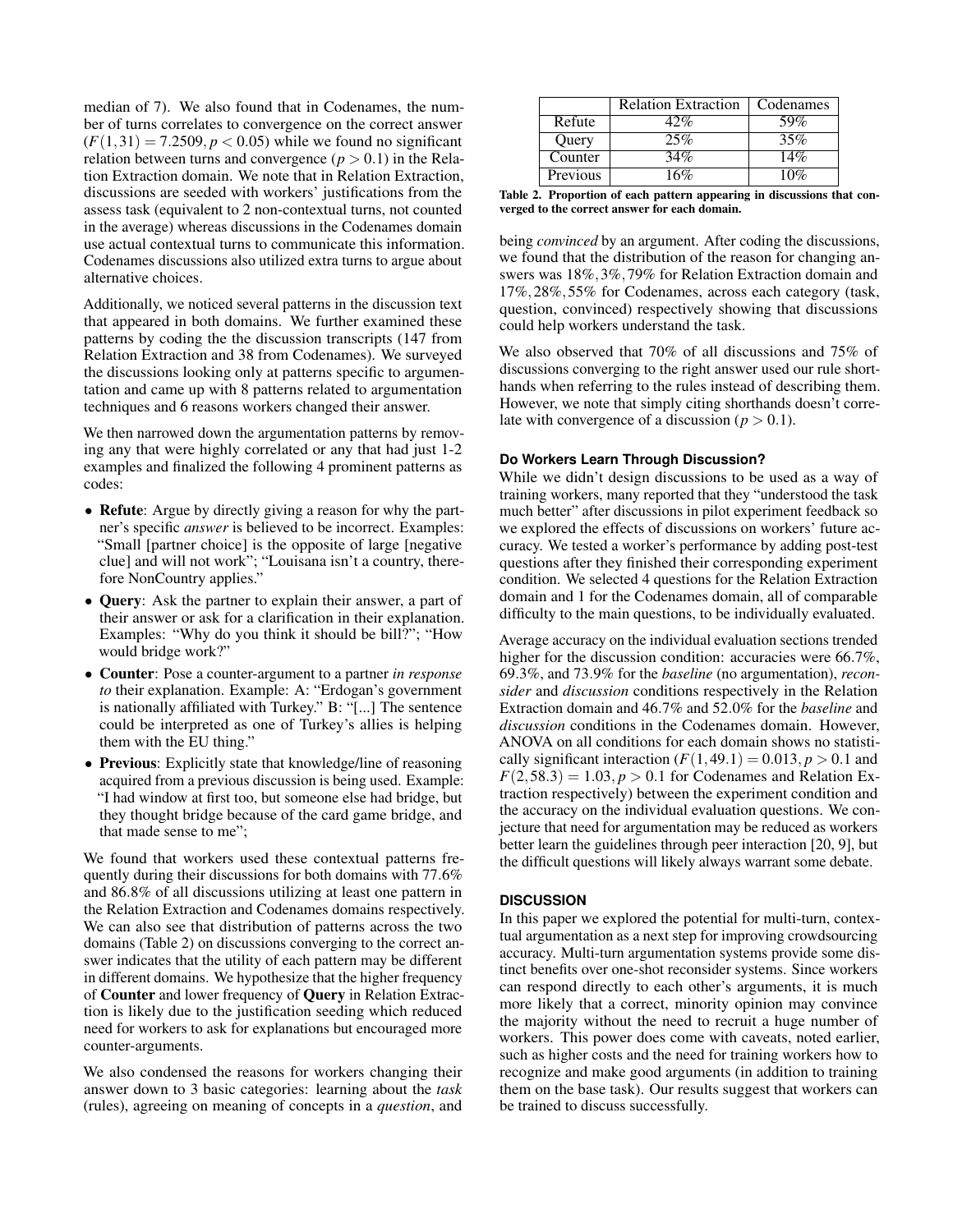

<span id="page-9-0"></span>Figure 6. Scaling of majority vote (green) and EM-aggregated performance (blue) for one-shot argumentation (Microtalk) on the Relation Extraction domain, computed by simulation (100 simulations per budget) excluding training cost. Confirming previous reports [\[7,](#page-10-5) [10\]](#page-10-0), we observe that accuracy plateaus. While expensive due to the use of real-time crowdsourcing, EM-aggregated performance of CICERO-SYNC (shown as a red dot) is higher.

While each discussion task in CICERO-SYNC required more worker time, we found significantly higher gains to individual worker accuracy compared to the reconsider condition from MICROTALK. We believe that much of the increase in work time stems from our decision to use synchronous, realtime crowdsourcing in CICERO-SYNC, leading to higher perargument-task costs. Under a synchronous environment, workers must wait for other workers' actions during and in-between discussions. Since our experiments are focused on *evaluating* the multi-turn argumentation workflow, synchronized discussions allowed us to better collect data in a controlled way. Many efficiency optimizations, that we did not explore, could be implemented to run the CICERO workflow at scale in a more cost effective way. Specifically, an asynchronous implementation of CICERO would eliminate the need for workers to wait for each other, reducing costs. Alternatively, if a synchronous implementation were run at larger scale on a much larger set of problems, there would be proportionately less overhead.

Argumentation (both contextual and one-shot) is likely unnecessary for many crowdsourcing tasks. For example, if one is merely labeling training data for supervised machine learning (a common application), then it may be more cost effective to eschew most forms of quality control (majority vote, EM or argumentation) and instead collect a larger amount of noisy data [\[21\]](#page-10-22). However, if one needs data of the highest possible accuracy, then argumentation — specifically contextual, multi-turn argumentation — is the best option. CICERO may cost more than other approaches, but as shown in Figure [6,](#page-9-0) it achieves higher accuracy than any other approach, regardless of cost. Furthermore, the CICERO workflow can handle questions with many possible answers such as those in Codenames. Single-shot argumentation systems, such as MICROTALK, aren't practical in these situations, because of the need to pre-collect arguments against so many alternative answers.

In the end, the most cost effective crowd technique depends on both problem difficulty and quality requirements.

High cost methods, like argumentation, should be reserved for the most difficult tasks, such as developing challenging machine learning *test* sets, or tasks comprising a high-stakes decision, where a corresponding explanation is desirable.

# **CONCLUSION & FUTURE WORK**

In this paper, we presented CICERO, a novel workflow that engages workers in *multi-turn, contextual* argumentation (discussion) to improve crowd accuracy on difficult tasks. We implemented this workflow using a synchronous, real-time design for discussions tasks and created the CICERO-SYNC system. Since the quality of a discussion depends on its participants, we also designed and implemented gated instructions and a novel justification training task for CICERO-SYNC to ensure competent discussions through improving workers' ability to recognize and synthesize good arguments.

We demonstrate that our implementation of CICERO-SYNC, the synchronous version of the CICERO workflow, is able to achieve

- Higher improvement of individual worker accuracy compared to a state-of-art, one-shot argumentation system on a difficult NLP annotation task: 16.7 *vs.* 6.8 percentage points improvement, at a higher cost, and
- Very high accuracy in a non-binary choice answer task that would be impractical with one-shot argumentation: 98.8% accuracy (a 32.1 percentage point improvement over the initial accuracy)

Both these accuracies are much higher than can be achieved without argumentation. Traditional majority vote and expectation-maximization without argumentation approaches plateau at 65% on similar questions [\[10\]](#page-10-0). Additionally, we observed several interesting patterns of discourse that are enabled by multi-turn, contextual argumentation and note that many successful discussions utilize these patterns.

There are many future directions for improving the argumentation workflow and system implementation. Currently, the cost of argumentation is still relatively high but cost may be reduced further. It's common for people to context switch between several ongoing discussions as well as have group discussions with many people, both of which could be interesting modifications to the workflow. We also envision that better models of discussions could allow a system to only pair arguments where the outcome reduces uncertainty.

Furthermore, there is potential in incorporating natural language processing techniques to identify and support positive behavior patterns during argumentation and opportunities for learning from misconceptions surfaced during discussion to improve training and task instructions.

Finally, we hope to apply argumentation techniques to a wider range of tasks and meta-tasks, including issues studied in Turkomatic [\[19\]](#page-10-23) and flash teams [\[32\]](#page-11-17) — the process of defining a problem and refining a workflow to achieve it.

# **ACKNOWLEDGEMENTS**

We would like to thank Eunice Jun, Gagan Bansal and Tongshuang Wu for their helpful feedback and participation in pilot experiments. This work was supported in part by NSF grant IIS-1420667, ONR grants N00014-15-1-2774 and N00014- 18-1-2193, the WRF/Cable Professorship and support from Google.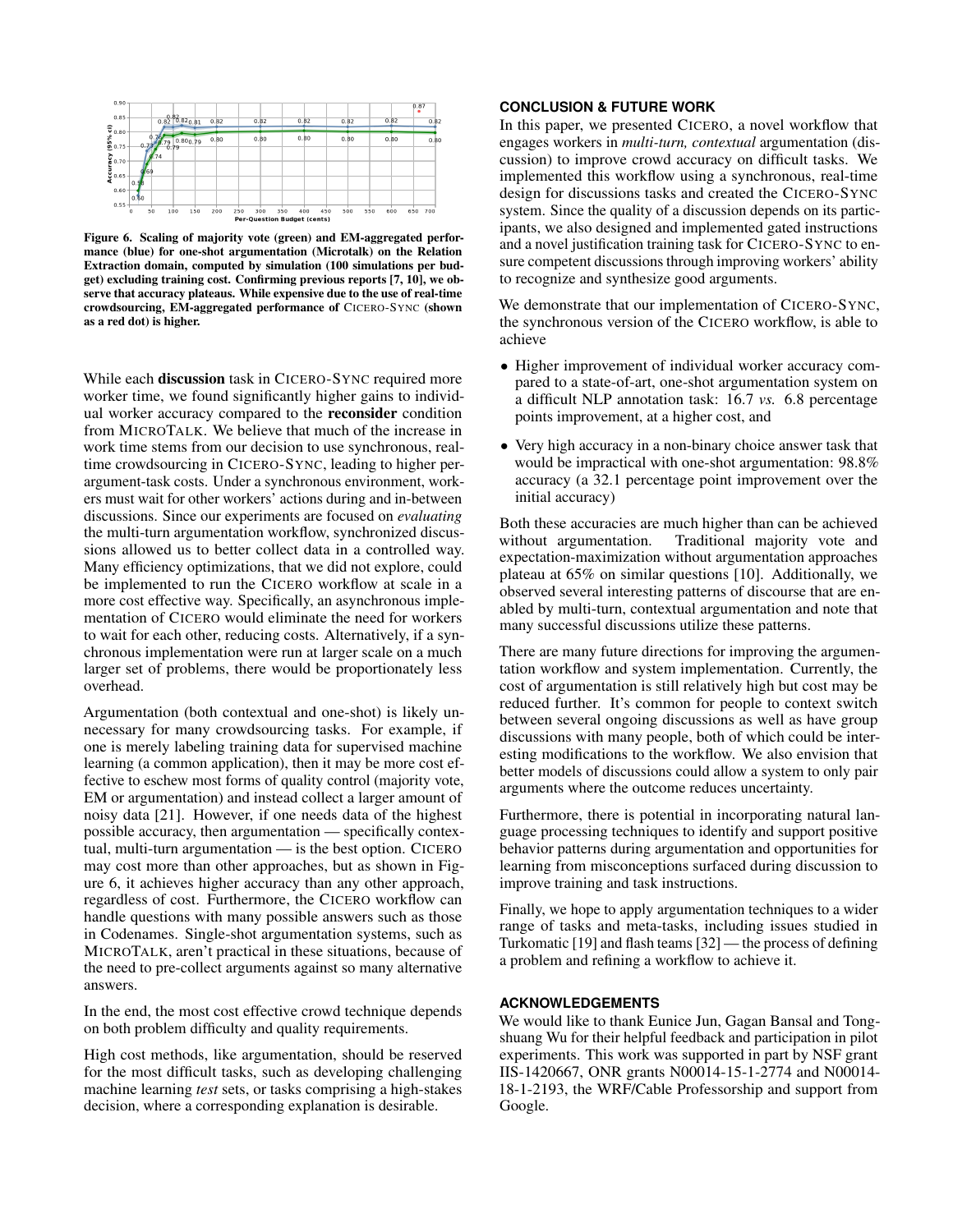# <span id="page-10-20"></span>**REFERENCES**

1. Gabor Angeli, Julie Tibshirani, Jean Wu, and Christopher D. Manning. 2014. Combining Distant and Partial Supervision for Relation Extraction. In *Proceedings of the 2014 Conference on Empirical Methods in Natural Language Processing, EMNLP 2014, October 25-29, 2014, Doha, Qatar, A meeting of SIGDAT, a Special Interest Group of the ACL*, Alessandro Moschitti, Bo Pang, and Walter Daelemans (Eds.). ACL, 1556–1567.

<http://aclweb.org/anthology/D/D14/D14-1164.pdf>

- <span id="page-10-2"></span>2. Michael S Bernstein, Greg Little, Robert C Miller, Björn Hartmann, Mark S Ackerman, David R Karger, David Crowell, and Katrina Panovich. 2010. Soylent: a word processor with a crowd inside. In *UIST '10 Proceedings of the 23nd annual ACM symposium on User interface software and technology*. ACM Press, 313–322.
- <span id="page-10-15"></span>3. J. Bigham, C. Jayant, H. Ji, G. Little, , A. Miller, R. Miller, A. Tatarowicz, B. White, S. White, and T. Yeh. 2010. VizWiz: Nearly Real-Time Answers to Visual Questions. In *UIST*.
- <span id="page-10-3"></span>4. L. Chilton, G. Little, D. Edge, D. Weld, and J. Landay. 2013. Cascade: Crowdsourcing Taxonomy Creation. In *CHI '13*. ACM Press, New York, NY, USA.
- <span id="page-10-8"></span>5. Peng Dai, Christopher H. Lin, Mausam, and Daniel S. Weld. 2013. POMDP-based control of workflows for crowdsourcing. *Artificial Intelligence* 202 (2013), 52–85.
- <span id="page-10-4"></span>6. A.P. Dawid and A. M. Skene. 1979. Maximum Likelihood Estimation of Observer Error-rates using the EM Algorithm. *Applied Statistics* 28, 1 (1979), 20–28.
- <span id="page-10-5"></span>7. Gianluca Demartini, Djellel Eddine Difallah, and Philippe Cudré-Mauroux. 2012. ZenCrowd: Leveraging Probabilistic Reasoning and Crowdsourcing Techniques for Large-scale Entity Linking. In *Proceedings of the 21st International Conference on World Wide Web (WWW '12)*. ACM, New York, NY, USA, 469–478. DOI: <http://dx.doi.org/10.1145/2187836.2187900>
- <span id="page-10-10"></span>8. Jeff Donahue and Kristen Grauman. 2011. Annotator rationales for visual recognition. In *ICCV 2011*. DOI: <http://dx.doi.org/10.1109/ICCV.2011.6126394>
- <span id="page-10-11"></span>9. Steven Dow, Anand Pramod Kulkarni, Scott R. Klemmer, and Björn Hartmann. 2012. Shepherding the crowd yields better work. In *CSCW*.
- <span id="page-10-0"></span>10. Ryan Drapeau, Lydia B. Chilton, Jonathan Bragg, and Daniel S. Weld. 2016. MicroTalk: Using Argumentation to Improve Crowdsourcing Accuracy.
- <span id="page-10-19"></span>11. Ralph Grishman. 1997. Information extraction: Techniques and challenges. In *Information extraction a multidisciplinary approach to an emerging information technology*. Springer, 10–27.
- <span id="page-10-16"></span>12. Ting-Hao Kenneth Huang and Jeffrey P Bigham. 2017. A 10-Month-Long Deployment Study of On-Demand Recruiting for Low-Latency Crowdsourcing. In *Proceedings of The fifth AAAI Conference on Human Computation and Crowdsourcing (HCOMP 2017)*.
- <span id="page-10-14"></span>13. Ting-Hao Kenneth Huang, Walter S Lasecki, Amos Azaria, and Jeffrey P Bigham. 2016. " Is There Anything Else I Can Help You With?" Challenges in Deploying an On-Demand Crowd-Powered Conversational Agent. In *Fourth AAAI Conference on Human Computation and Crowdsourcing*.
- <span id="page-10-18"></span>14. R. L. Rogers J. P. Kincaid, R. P. Fishburne Jr and B. S. Chissom. 1975. Derivation of new readability formulas (automated readability index, fog count and flesch reading ease formula) for navy enlisted personnel. In *Technical report, DTIC Document*.
- <span id="page-10-9"></span>15. Ece Kamar, Severin Hacker, and Eric Horvitz. 2012. Combining human and machine intelligence in large-scale crowdsourcing. In *Proceedings of the 11th International Conference on Autonomous Agents and Multiagent Systems-Volume 1*. International Foundation for Autonomous Agents and Multiagent Systems, 467–474.
- <span id="page-10-7"></span>16. David R. Karger, Sewoong Oh, and Devavrat Shah. 2011. Budget-optimal Crowdsourcing using Low-rank Matrix Approximations. In *Conference on Communication, Control, and Computing*.
- <span id="page-10-13"></span>17. Masaki Kobayashi, Hiromi Morita, Masaki Matsubara, Nobuyuki Shimizu, and Atsuyuki Morishima. 2018. An Empirical Study on Short- and Long-Term Effects of Self-Correction in Crowdsourced Microtasks. In *HCOMP*.
- <span id="page-10-12"></span>18. Travis Kriplean, Jonathan T. Morgan, Deen Freelon, Alan Borning, and Lance Bennett. 2011. ConsiderIt: improving structured public deliberation. In *CHI Extended Abstracts*.
- <span id="page-10-23"></span>19. Anand Kulkarni, Matthew Can, and Björn Hartmann. 2012. Collaboratively crowdsourcing workflows with Turkomatic. In *CSCW*. ACM Press, New York, New York, USA. DOI:<http://dx.doi.org/10.1145/2145204.2145354>
- <span id="page-10-21"></span>20. Chinmay Kulkarni, Koh Pang Wei, Huy Le, Daniel Chia, Kathryn Papadopoulos, Justin Cheng, Daphne Koller, and Scott R Klemmer. 2015. Peer and self assessment in massive online classes. In *Design thinking research*. Springer, 131–168.
- <span id="page-10-22"></span>21. Christopher H. Lin, Mausam, and Daniel S. Weld. 2014. To Re(label), or Not To Re(label). In *HCOMP*.
- <span id="page-10-1"></span>22. Greg Little, Lydia B. Chilton, Max Goldman, and Robert C. Miller. 2009. TurKit: Tools for Iterative Tasks on Mechanical Turk. In *Human Computation Workshop (HComp2009)*.
- <span id="page-10-6"></span>23. Angli Liu, Stephen Soderland, Jonathan Bragg, Christopher H. Lin, Xiao Ling, and Daniel S. Weld. 2016a. Effective Crowd Annotation for Relation Extraction. In *Proceedings of NAACL and HLT 2016*.
- <span id="page-10-17"></span>24. Angli Liu, Stephen Soderland, Jonathan Bragg, Christopher H. Lin, Xiao Ling, and Daniel S. Weld. 2016b. Effective Crowd Annotation for Relation Extraction. In *Proceedings of NAACL and HLT 2016*.